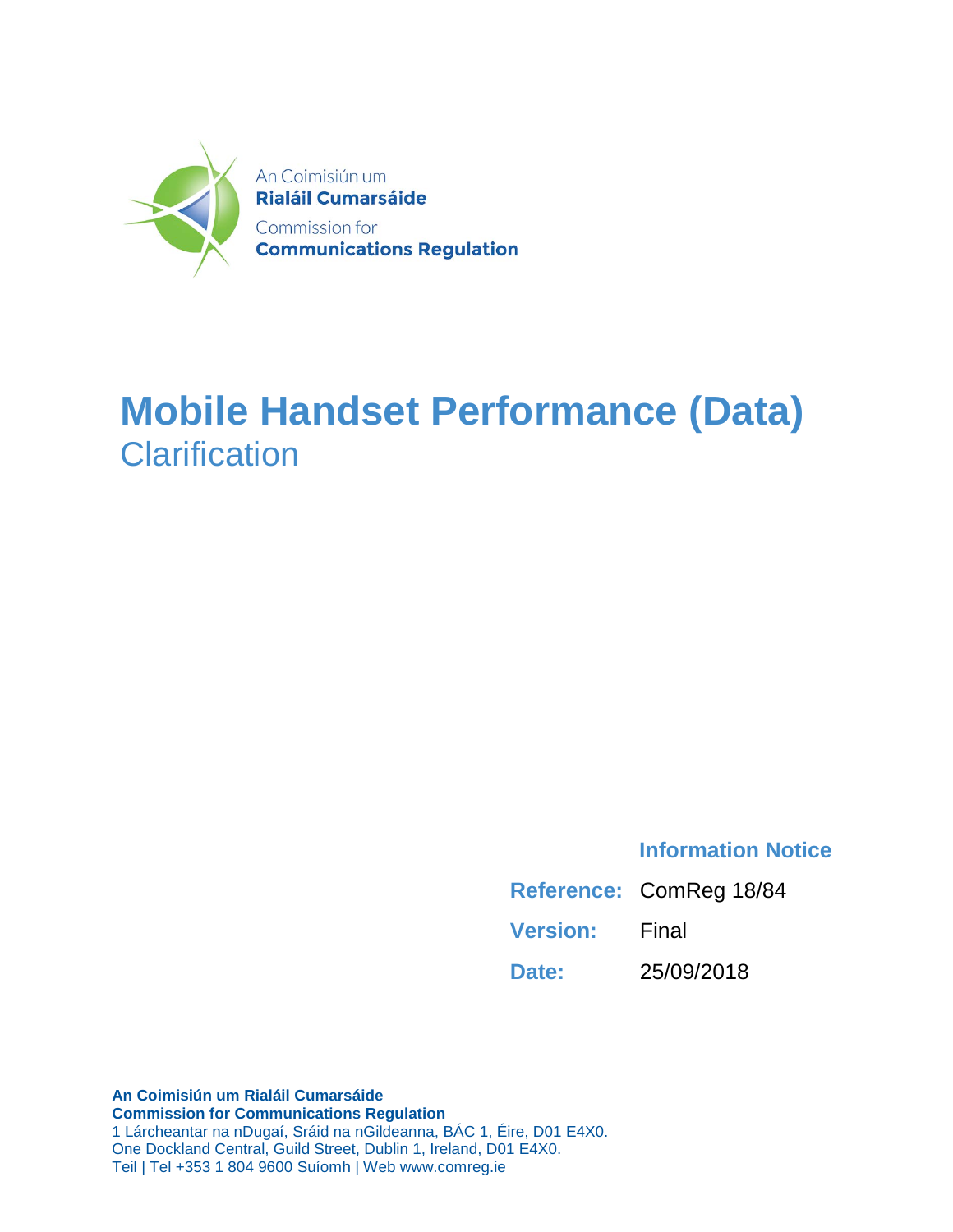## **Content**

### **Section**

## Page

|--|--|--|--|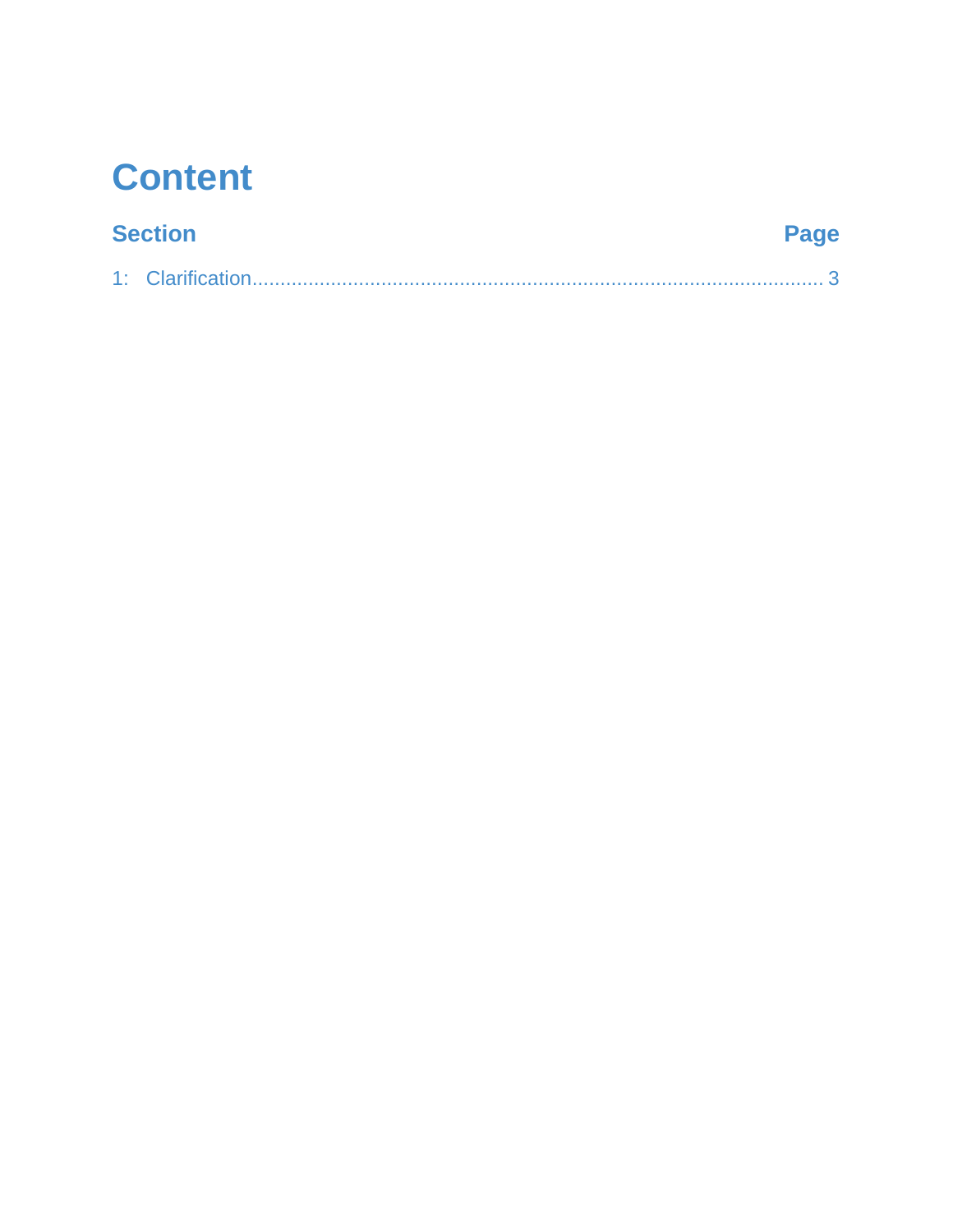# <span id="page-2-0"></span>**1: Clarification**

- [1](#page-2-1). ComReg recently published its scientific report (ComReg document 18/82<sup>1</sup>) setting out the results of its measurements of mobile handset performance for data.
- [2](#page-2-2). This report stems from the Mobile Phone and Broadband Taskforce<sup>2</sup> which recommended, amongst other things, that ComReg should carry out regular testing to determine the sensitivity of mobile phone handsets on the Irish market.
- 3. A mobile handset performance for data is determined by measuring the total isotropic sensitivity received by the antenna over a three-dimensional sphere – this is referred to as the Total Isotropic Sensitivity ("TIS").
- 4. TIS is a measure of the **lowest** power level that can be received by the handset while maintaining connection with the base station. The *lower* the TIS measurements, the weaker the signal that the phone requires for operation and the *better* the sensitivity of the handset<sup>[3](#page-2-3)</sup>. It should be noted that TIS is a negative number and the more negative it is, the more sensitive the handset. For instance, -94.5 dBm would be a better performance compared to -89.5 dBm.
- 5. The standardised procedures for the measurement of TIS is set by The Cellular Telephone Industries Association ("CTIA") and the 3<sup>rd</sup> Generation Partnership Program ("3GPP"). Using these procedures, the Global System for Mobile Communications Association ("GSMA") has published recommended TIS values for assessing acceptable mobile handset performance across the 3G and 4G/LTE bands.

|                    |                                     |                       | <b>Acceptance Values for TIS (dBm)</b> |
|--------------------|-------------------------------------|-----------------------|----------------------------------------|
| Technology (3G/4G) |                                     | <b>Bands</b><br>(MHz) | <b>GSMA</b><br><b>Browsing</b>         |
|                    | <b>Band 1</b>                       | 2100                  | $-103$                                 |
| <b>UMTS</b>        | <b>Band 8</b>                       | 900                   | $-101$                                 |
|                    | <b>FDD</b><br><b>Band 3</b>         | 1800                  | $-91$                                  |
|                    | <b>LTE</b><br><b>FDD</b><br>Band 20 | 800                   | $-89.5$                                |

### **Table 1: GSMA[4](#page-2-4) Operator Acceptance Values for TIS**

 $\overline{a}$ 

<span id="page-2-1"></span><sup>1</sup> <sup>1</sup> https://www.comreg.ie/publication-download/mobile-handset-performance-data

<span id="page-2-2"></span><sup>2</sup> https://www.chg.gov.ie/app/uploads/2016/12/taskforce-report.pdf

<span id="page-2-3"></span><sup>3</sup> See ComReg document 18/82, paragraph 1.33.

<span id="page-2-4"></span><sup>4</sup> https://www.gsma.com/newsroom/wp-content/uploads//TS-24-v3-01.pdf